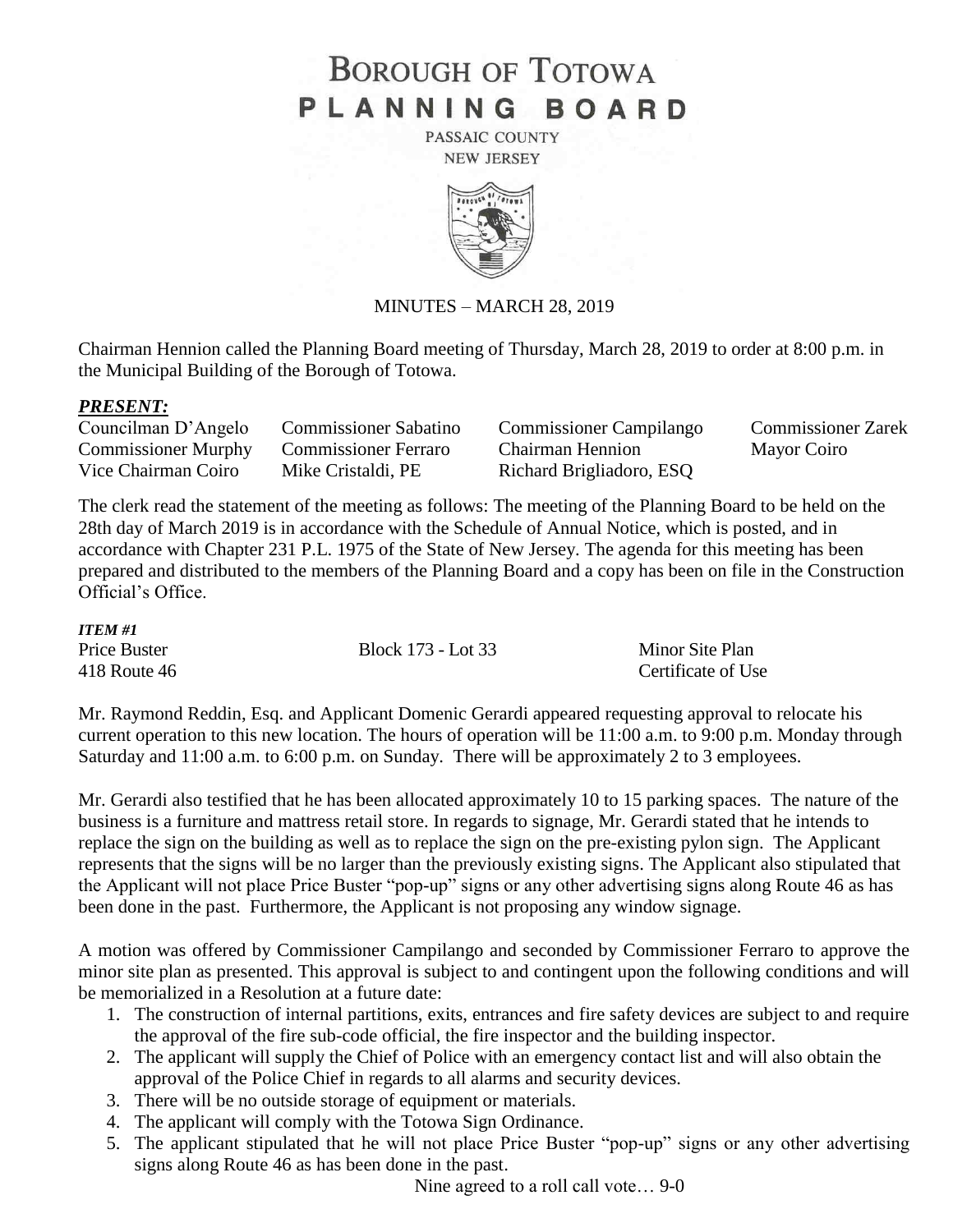*ITEM #2*

Corbion Block 180 - Lot 5 Certificate of Use & 700 Union Blvd Amended Site Plan – Driveway

Mr. Glenn S. Pantel, Esq. of the Law Firm Drinker Biddle & Reath LLP appeared requesting the approval for an amended preliminary and final major site plan approval and minor site plan and certificate of use approval. Submitted in support of the application were the following documents:

1. A set of site plans consisting of 29 sheets titled "Amended Preliminary and Final Site Plan for CPT NJ 700 Union LLC" prepared by Dynamic Engineering dated January 9, 2017 with revisions through January 28, 2019.

The Board also considered the following report in connection with this matter:

1. Review report dated March 22, 2019 from Michael Cristaldi, PE, PP, Planning Board Engineer.

The following Exhibit was introduced into evidence during the course of the hearing process:

1. Exhibit A-1 a colored site plan prepared by Dynamic Engineering with revisions through January 28, 2019.

Christopher Richter, P.E., Project Manager, and Dan Sehnal, P.E. from Dynamic Engineering testified to the previously approved warehouse distribution facility in order to modify the westernmost site access driveway to avoid a conflict with an existing utility pole as well as to install a driveway near the southern corner of the property to provide direct access between the subject property and an adjacent warehouse and production facility located on property. The Applicant also proposes other site improvements including, but not limited to, driveway, parking, utility, drainage, lighting and landscaping improvements.

The anticipated tenant on the property is Caravan Ingredients, Inc. d/b/a/ Corbion. Corbion is a leading global producer of bakery products. Corbion intends to lease the entire leasable space at 700 Union Boulevard to create a new distribution center to support Corbion's production operations at its adjacent location at 100 Adams Drive in Totowa. It was further represented that Corbion is the owner of property at 100 Adams Drive, but will be a tenant at 700 Union Boulevard.

Mr. Richter explained that the new distribution center will store and distribute various food ingredients including flour, grains, salt, sugars, enzymes, minerals and other materials used in the production of bakery products. All items will be palletized, stored and shipped in full unit load capacity, i.e., no repacking.

Corbion's distribution center operations at 700 Union Boulevard will consist of transporting approximately 10- 12 trailers per day of raw materials between the 700 Union Boulevard distribution facility and the 100 Adams Drive production facility via the driveway to be constructed between the 700 Union Boulevard property and the 100 Adams Drive property. The operations at 700 Union Boulevard will also include a number of outbound shipments to customers. Inbound receipts will be scheduled as needed to support production at the 100 Adams Drive production facility.

Mr. Richter testified that there will be three shifts of employees at the 700 Union Boulevard distribution facility. The first shift will have approximately 46 employees, the second shift will have approximately 24 employees and the third shift will have approximately one or a few employees.

Mr. Richter testified that in order to create the access driveway onto the 100 Adams Drive property, the total number of proposed loading spaces was reduced from 52 to 49. The Applicant represented that the reduced number of loading spaces is still adequate to meet Corbion's needs. In addition, the new driveway access requires the Applicant to shift some light fixtures towards the loading spaces and adjust the associated curbing at the rear of the site.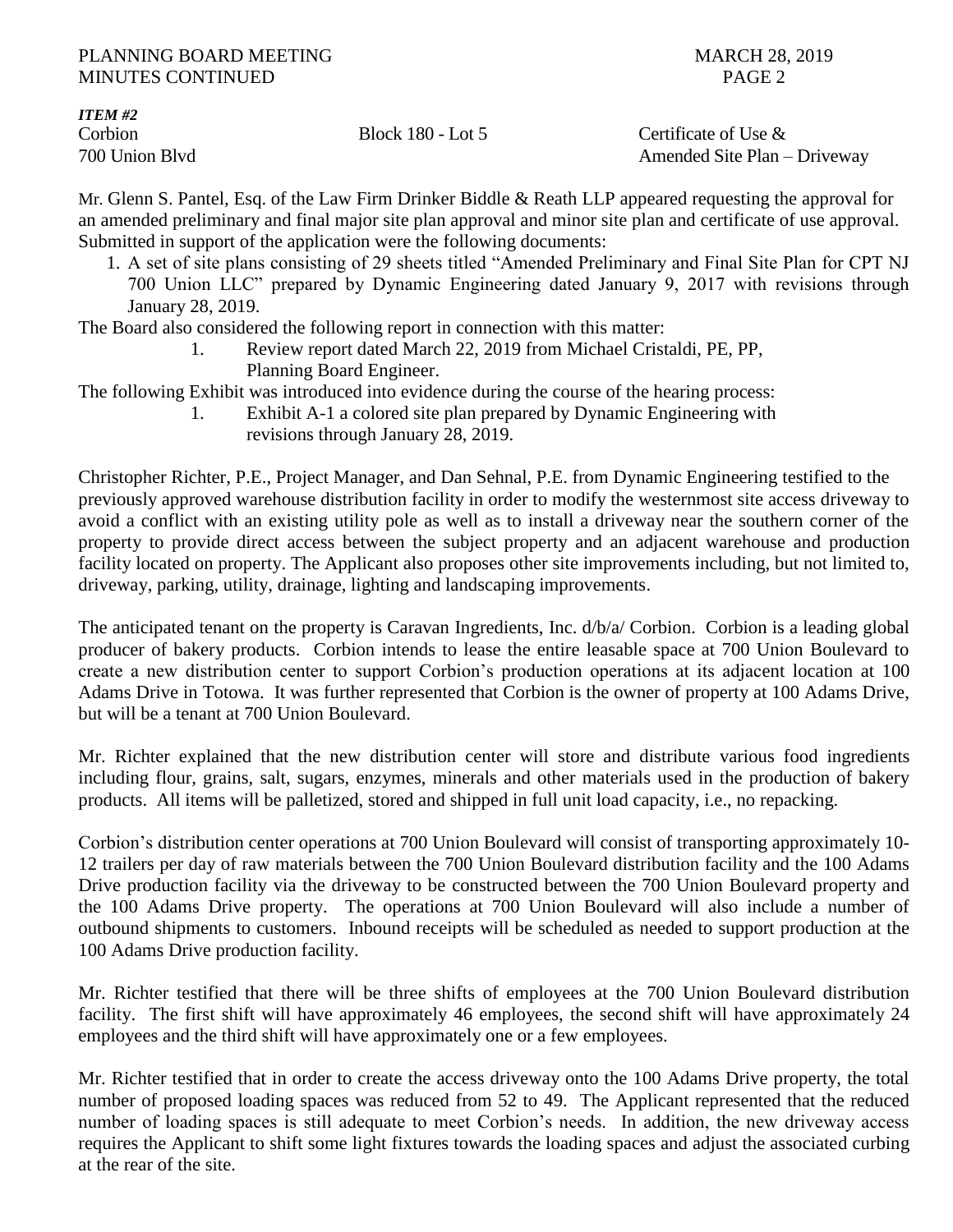The next witness to testify on behalf of the Applicant was Daniel Sehnal, P.E., a licensed professional engineer in the State of New Jersey and employed by Dynamic Engineering. Mr. Sehnal testified that access to the Corbion property at 100 Adams Drive would be via a 40-foot wide access way. In addition, in order to create the access drive, Corbion would reduce the total number of proposed loading spaces from 52 to 49. Mr. Sehnal testified that the 40-foot wide access driveway exceeded the 36-foot maximum permitted and that a design exception was required. He represented to the Board that the 40-foot width provides adequate clearance between the properties for safe and efficient traffic circulation. He further explained that a design exception could be granted as the additional width was needed for adequate clearance for trailer access due to the existing layout of the adjacent property, limiting the location where the interconnection driveway could be located.

The pavement for the new cross-driveway creates a de minimis increase of approximately 1,200 square feet in impervious coverage from the previously approved plan. Furthermore, the limits of disturbance will increase by approximately 2,617 square feet from the previously approved plan.

Mr. Sehnal testified that the western access driveway along Union Boulevard has been slightly shifted to accommodate an existing utility pole which Public Service Electric & Gas (PSE&G) is unable to relocate.

The Applicant and the Board engaged in a discussion regarding the access between 700 Union Boulevard and 100 Adams Drive in the event that Corbion is no longer a tenant at 700 Union Boulevard. The Board requested and the Applicant agreed and stipulated that in the event that Corbion is no longer a tenant at 700 Union Boulevard, then access between 700 Union Boulevard and 100 Adams Drive will be discontinued.

The Applicant represented that it would encourage truck traffic to access the site at 700 Union Boulevard via King Road. The Applicant also stipulated that it would continue to undertake efforts to adequately maintain the detention basin on site.

A motion was offered by Commissioner Campilango and seconded by Commissioner Murphy to open the public portion of the meeting.

# All In Favor …….. 9-0

Sheiril Sakas, 651 Riverview Drive and Marissa Bruno a resident of 776 Union Boulevard, Totowa, New Jersey. Ms. Sakas had questions and comments regarding storm water infiltration into her backyard which she alleged emanates from 700 Union Boulevard. Ms. Sakas also had questions and comments regarding the amount of truck traffic in the vicinity of her home.

Ms. Bruno had questions about whether or not blasting would be required to construct the new driveway. She also had questions and comments regarding the amount of truck traffic and storm water management.

Mr. Richter in response to the questions and comments raised by the members of the public stated that the detention basin was properly constructed and the Applicant received approval from the New Jersey Department of Environmental Protection (NJDEP) relative to the detention basin on site. Mr. Richter denied that storm water from 700 Union Boulevard is being sent onto the neighbor's property. Mr. Richter testified that there are wetlands adjacent to the neighbor's property. Furthermore, Mr. Richter testified that Corbion has a warehouse in Wayne, New Jersey, which will be closed down and Corbion will consolidate its business operation at the 700 Union Boulevard, Totowa location. As a result, he represented that there will be no significant increase, if any, in and out of truck routes due to the consolidation of Corbion's business operations.

A motion was offered by Commissioner Campilango and seconded by Commissioner Murphy to close the public portion of the meeting.

All In Favor …….. 9-0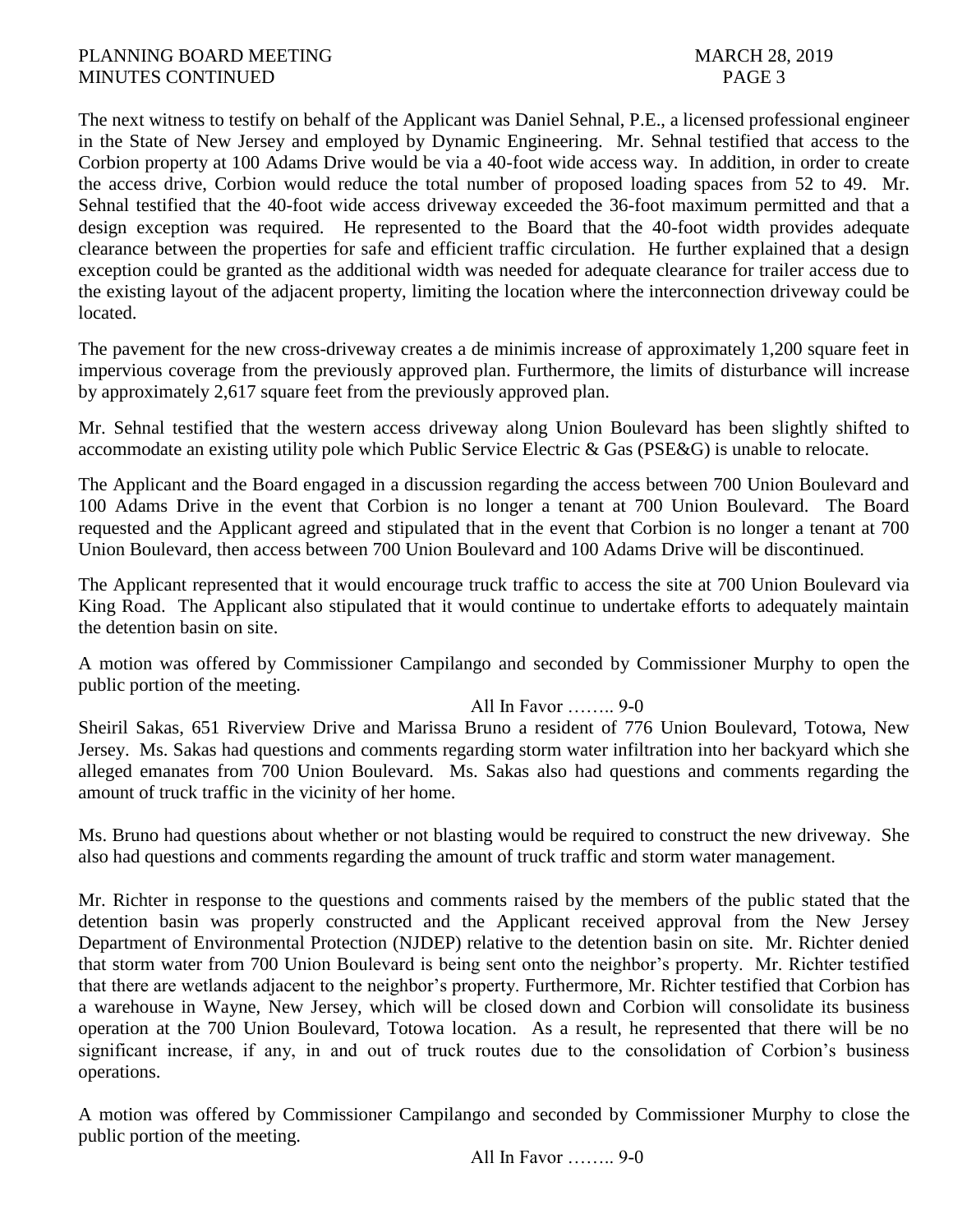After a discussion, a motion was offered by Commissioner Campilango and seconded by Commissioner Murphy to approve the preliminary and final site plan and grant relief as presented. This approval is subject to and contingent upon the following conditions and is memorialized in the Resolution presented:

- 1) Approval is conditioned upon, Hudson/Essex/Passaic Soil Conservation District approval, if required.
- 2) Approval is conditioned upon, Passaic County Planning Board approval, if required.
- 3) Approval is conditioned upon, the NJ Department of Environmental Protection approval, if required.
- 4) The Applicant will encourage trucks to use the King Road entrance.
- 5) The Applicant maintain the detention basin on site.
- 6) The Applicant will discontinue the use of the driveway between 700 Union Boulevard and 100 Adams Drive in the event Corbion, or its successor or affiliate, is no longer a tenant at 700 Union Boulevard.
- 7) The Applicant agrees to open and maintain an escrow account with the Borough of Totowa and to keep the account current with sufficient funds for inspection and review fees.
- 8) The Applicant will comply with all terms and conditions set forth in the Board Engineer's review report dated March 22, 2019.
- 9) All terms and conditions of the Planning Board's previous Resolution remains in full force and effect except as satisfied or amended and not in conflict with this approval.

Nine agreed to a roll call vote… 9-0

| <b>ITEM #3</b> |                   |                          |
|----------------|-------------------|--------------------------|
| Dunkin Donuts  | Block 172 - Lot 5 | <b>Amended Site Plan</b> |
| 580 Route 46 E |                   | Signage                  |

Mr. Anthony Fiorello, Esq. appeared requesting approval for an amended site plan for signage. He represented that the franchise is changing their name from Dunkin Donuts to Dunkin. The applicant is requesting approval to change 3 signs.

Mr. McCarthy, District Manager testified as to the nature of the business. The operation will remain as it presently exists – 24hours, 7 days per week. There are 16 employees. Mr. McCarthy indicated that the front door will be changed to a double door.

Planning Board members had questions regarding the number of signs that will be changed. The site plan provided was the original construction site plan and did not display clearly the nature of this application.

Mr. Fiorello suggested that this matter be carried to provide the opportunity for an engineer to prepare a site plan showing the changes that are requested.

A motion was offered by Commissioner Campilango and seconded by Commissioner Murphy to carry this matter to our Planning Board meeting of May 9, 2019.

All in Favor …….. 9-0

*ITEM #4*

Chateau Express Block 11- Lot 7.01 Amended Site Plan 55 Shepherds Lane *carried* Increase Occupancy *Variances – Insufficient Parking, Buffers, Landscaping, & any others required*

Mr. Robert Podvey, ESQ. returned for the continuation of the application of an amended site plan for Increased Occupancy.

The following Exhibits were introduced into evidence at the time of the hearing:

A-l - Coronet Memorialized Resolution-September 13, 2018

A-2 - Site Plan dated January 3, 2019 prepared by Matrix New World Engineering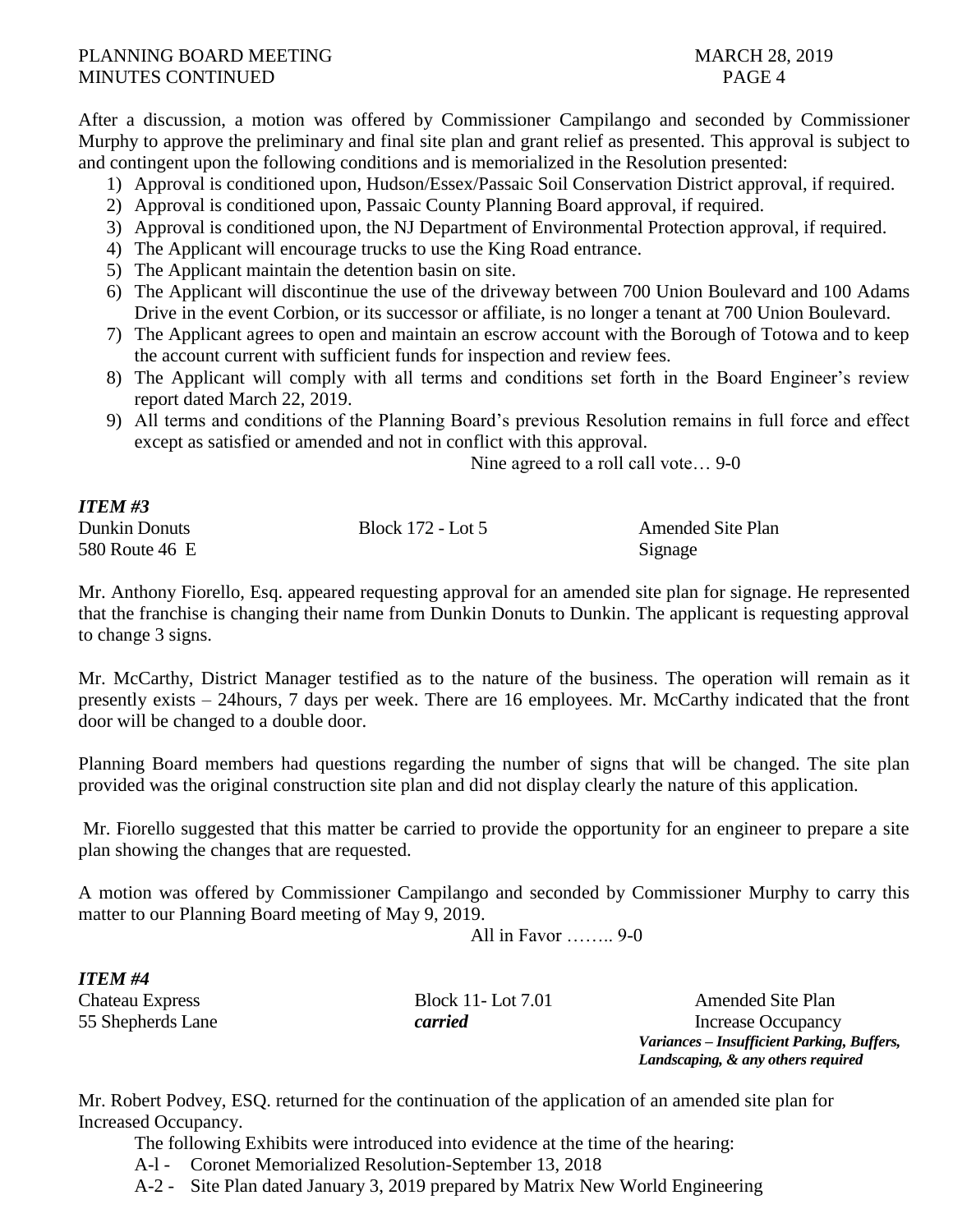- A-3 Shropshire Associates, LLC Report on Traffic and Parking Assessment dated January 30, 2019
- A-4 Internal Expansion Area
- A-5 Google Map
- A-6 Architectural Plans prepared by Beneli Group
- A-7 Truck Turning Plan prepared by Matrix New World Engineering
- A-8 Memorialized Planning Board Resolution dated April 4, 2016
- A-9 Proposed Landscape Plan
- B-1 Letter of Denial dated January 31, 2019

Mr. Podvey, informed the Board that work has actually begun on the parking lot improvements that were previously approved as part of a prior application by the existing tenant Coronet Lighting.

Dylan Ryan, P.E. once again testified on behalf of the Applicant. Mr. Ryan testified that the Applicant has provided a truck turning template to the Board Engineer. The Applicant provided a truck turning template for trucks 55 feet in length. Mr. Ryan demonstrated on the plan how trucks would access the site. During the course of Mr. Ryan's testimony, it was discovered that the turning template did not take into consideration the trailer and the cab, which would mean that the vehicle would be 70 feet in length and not 55 feet in length. The Board and the Applicant reviewed access to the loading dock area and Mr. Ryan admitted that there would be conflicts with trucks entering the site and trucks attempting to leave the site. He stated the Applicant would try to schedule trucks so there would be no conflict. The Board and the Applicant further discussed the width of the driveway, which at one point has a width of 30 feet, and Mr. Ryan stated that two trucks could safely pass each other. However, it was clearly identified on the plans that there is a pinch point where the width of the driveway is only 20 feet wide and that could result in a conflict with trucks attempting to enter the loading dock area with trucks attempting to leave the loading dock area. Board member Peter Campilango stated that he has gone to the site and made observations of the parking situation. Mr. Campilango stated that he has observed cars being parked in tandem in parts of the site and that there are cars parked in every conceivable spot and piece of land on the site. Thus, he raised concerns about the sufficiency of on-site parking with respect to adding a new tenant.

The Board also received a letter from Monsignor Gino Sylva, Rector of the Cathedral of St. John the Baptist, dated March 15, 2019, which was read into the record. The letter stated that the license to park 25 vehicles on Church property was revoked. As a result, the Applicant no longer has the use of this off-site parking area.

The owner of the property Vichai Charalaivan testified that he is the owner of the property and that Coronet's trailers, which are similarly about 70 feet are able to safely go in and out of the site.

A motion was offered by Commissioner Campilango and seconded by Commissioner Murphy to open the public portion of the meeting.

All In Favor …….. 9-0

John Kuiken, 77 Shepherds Lane. Mr. Kuiken stated his observations of the site and the current operation of Coronet Lighting. He stated that independent truckers arrive at the site at all different hours of the day and night. He stated that he has made numerous observations of the parking lot and that the parking lot is always filled and the parking spaces on the Quick Check lot are also filled. Thus, he stated that there is insufficient on-site parking for the current tenant let alone a new tenant being added to the site. He also stated that it appears that Coronet is increasing its operation and they are hiring more employees with more cars coming to the site. He offered his opinion that there is not enough on-site parking.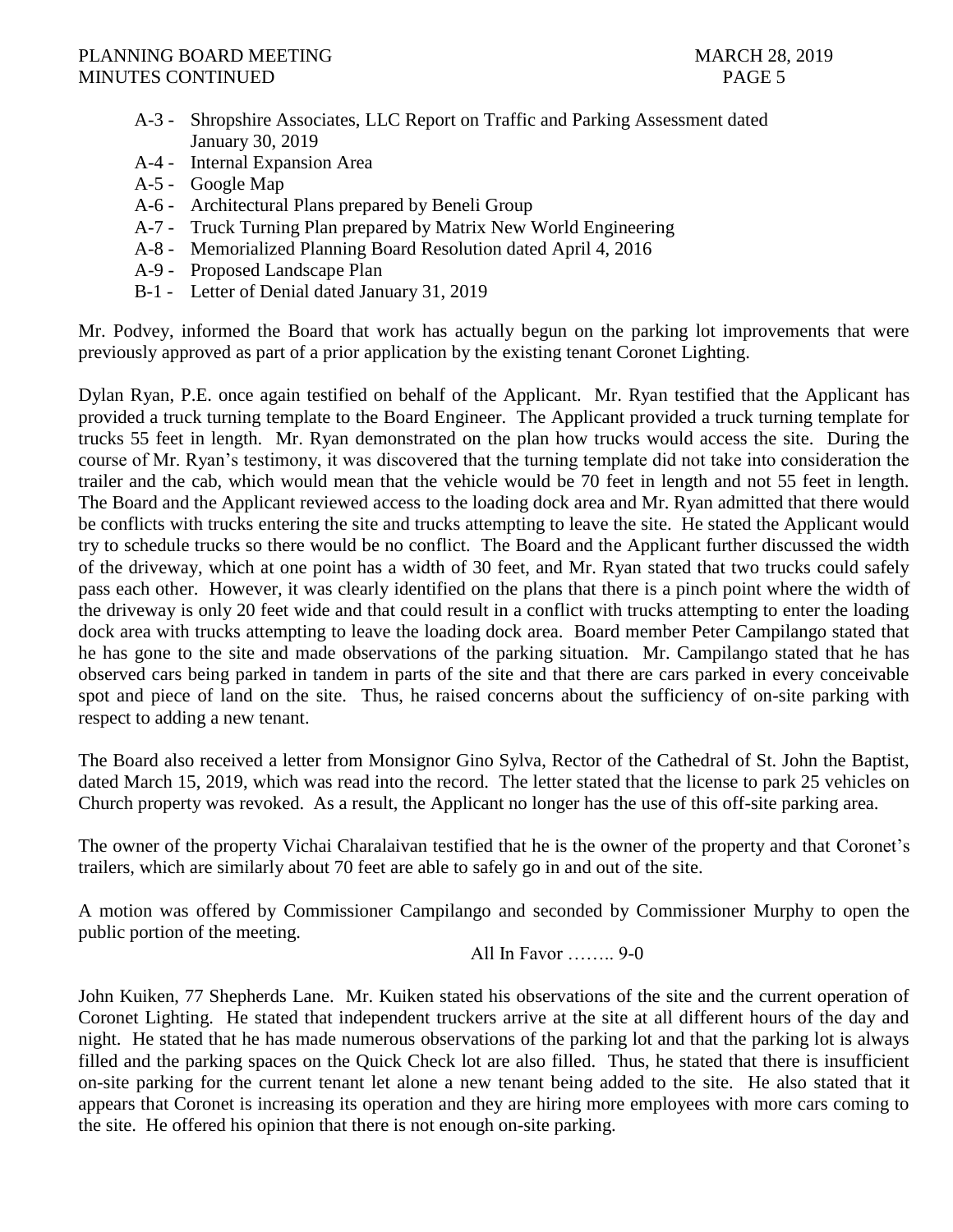Mr. Kuiken discussed flooding in the parking lot of the site during times of heavy rain. Mr. Kuiken also stated flooding on the site is also a major concern.

A motion was offered by Commissioner Campilango and seconded by Commissioner Murphy to close the public portion of the meeting.

All In Favor …….. 9-0

A motion was offered by Commissioner Campilango and seconded by Commissioner Murphy to deny the amended site plan as presented. This denial is based on the following and will be memorialized in a Resolution at a future date:

- 1. The Applicant has not been able to satisfactorily address the issue of traffic circulation and conflicts on-site with trucks attempting to enter the loading dock area while trucks are attempting to vacate the loading dock area.
- 2. There is a pinch point where the width of the access way is reduced to merely 20 feet.
- 3. The Applicant's proofs were inadequate in regard to the turning template provided. The Board specifically notes that the turning template addressed trucks with a length of 55 feet which did not take into consideration the cab area. Thus, the turning template should have been provided for a trailer along with a cab at a length of 70 feet.
- 4. The owner of the property has failed to properly exercise control over the intensity of the use of the property and the parking requirements for Coronet Lighting the current tenant.
- 5. In addition to insufficient on-site parking for the proposed tenants, the on-site traffic circulation is inefficient for the proposed addition of additional vans and tractor trailers accessing the site. There are public safety risks associated with the approval of this application due to the failure of either the Applicant and/or the property owner to provide safe and efficient vehicular circulation, parking and loading areas on-site.

All In Favor …….. 9-0

# *ITEM #5* Three Crown Development Block 11- Lot 7.01 Preliminary Major Site Plan 1 Ottilio & 101 Forest 81 Unit Multi-Family Development

w/lot merger variances & related relief

Ms. Priscilla Triolo, attorney for the applicant appeared requesting preliminary major site plan approval and related relief for an 81 unit multi-family development within the R-AH Affordable Housing Zone. Variances for the condition of the property regarding a driveway that does not meet width requirements, signage, landscaping, buffers and others will be discussed.

Chairman Hennion excused himself due to a conflict.

The following exhibits were identified and entered:

- A1- Site Plan prepared by the Engineer showing location of the buildings
- $A2 -$  Building drawings  $-1<sup>st</sup>$  Floor Plan Sheet
- A3 Building drawings  $2^{nd}$  & 3<sup>rd</sup> Floor Plan Sheets
- A4 Black & White Rendering of Buildings
- A5 Color Rendering of Buildings
- A6 Color Rendering of Rear of Building
- A7 Sample building materials
- A8 Sample stone for building facade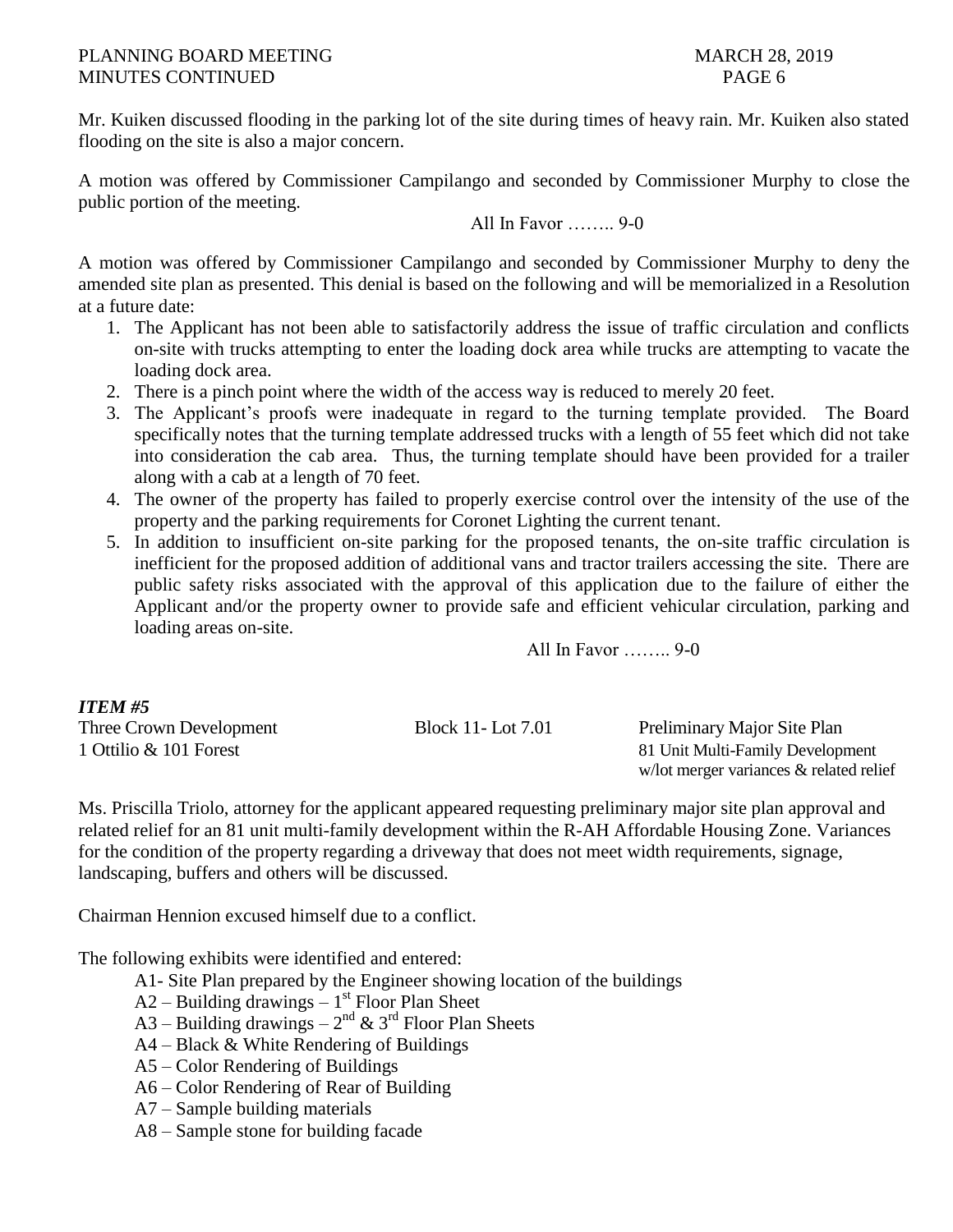Thomas Brennan, Architect was the first professional to testify. Mr. Brennan testified that all buildings have the same dimensions and will have elevators as well as parking which is provided under the buildings.

Mr. Brennan explained the garage area for each building will be sprinklered and have 27 assigned parking spaces, each being 18 ft wide. There will be two handicapped spaces. The garage area will also have storage cages for the occupants.

Mr. Brennan testified that all buildings will comprise of two and three bedroom units with an open floor plan in each. The square footage will range from 1,254 sq. ft to 1,394 sq. ft. The 18 Affordable Housing units will be spread out throughout the three buildings. There will be 14 two-bedroom and 4 three-bedroom affordable units. He stated that the  $3<sup>rd</sup>$  building's second floor will have a slightly different floor plan to accommodate 2 three bedroom affordable units. Each unit will have its own Magic Pack all in one heating/AC unit. Meters will be located on each building, but not all in one location. Mr. Brennan testified that all the units meet the ADA requirements.

Mr. Brennan then went on to discuss the materials that will be used for the exterior of the buildings. Samples were presented showing the quality of product to be used. Mr. Brennan testified that stone and vinyl will be used on the front, sides, and rear of the buildings. There will be a timberline roof, white trim, white windows, and bronze railings.

Totowa Boro Planner, Darlene Green discussed some items that need clarification. She indicated that the Building Program on the plans need verification, the rear façade mentions stucco, and the mailboxes location – free standing vs in each building.

A motion was offered by Commissioner Campilango and seconded by Commissioner Murphy to open the public portion of the meeting.

All in Favor ……9-0

Vice Chairman Coiro asked that comments/questions be limited to the Architect's testimony. Additional professionals will still need to appear and present testimony.

Mr. Philip Campanaro of 303 Lenox Ave, Paterson had concerns regarding huge water problems, entrance to complex, garbage, and asked if there would be a fence around the property for privacy.

Kathryn Ottilio – 1 Avalon Way, Boonton – appeared on behalf of her father Victor Ottilio and read a letter. There are no objections to the project but wanted to point out that there is a history of excessive water run off onto Berkshire Ave in Paterson, which he has been blamed for in the past.

Elissa Labagnara of 111 Chatham Ave., Paterson has concerns of water problems.

Andrew Chytrak – 5 Bullens Ave., Wayne has concerns of the anticipated traffic, the number of affordable housing units proposed and what the costs would be to purchase. He also had concerns regarding the water run off and the wooded area of lot 3.

Totowa Boro Planner, Darlene Green indicated that there is a complex guideline and formula for the costs of the units and she would try to provide an estimate.

Mr. Bill Lydycker – 61 Sterling Terrace, Totowa, had concerns regarding bus traffic, the impact this project will have on Police, Fire and Ambulance response time, taxes, and the possibility of the need for an additional school to accommodate children.